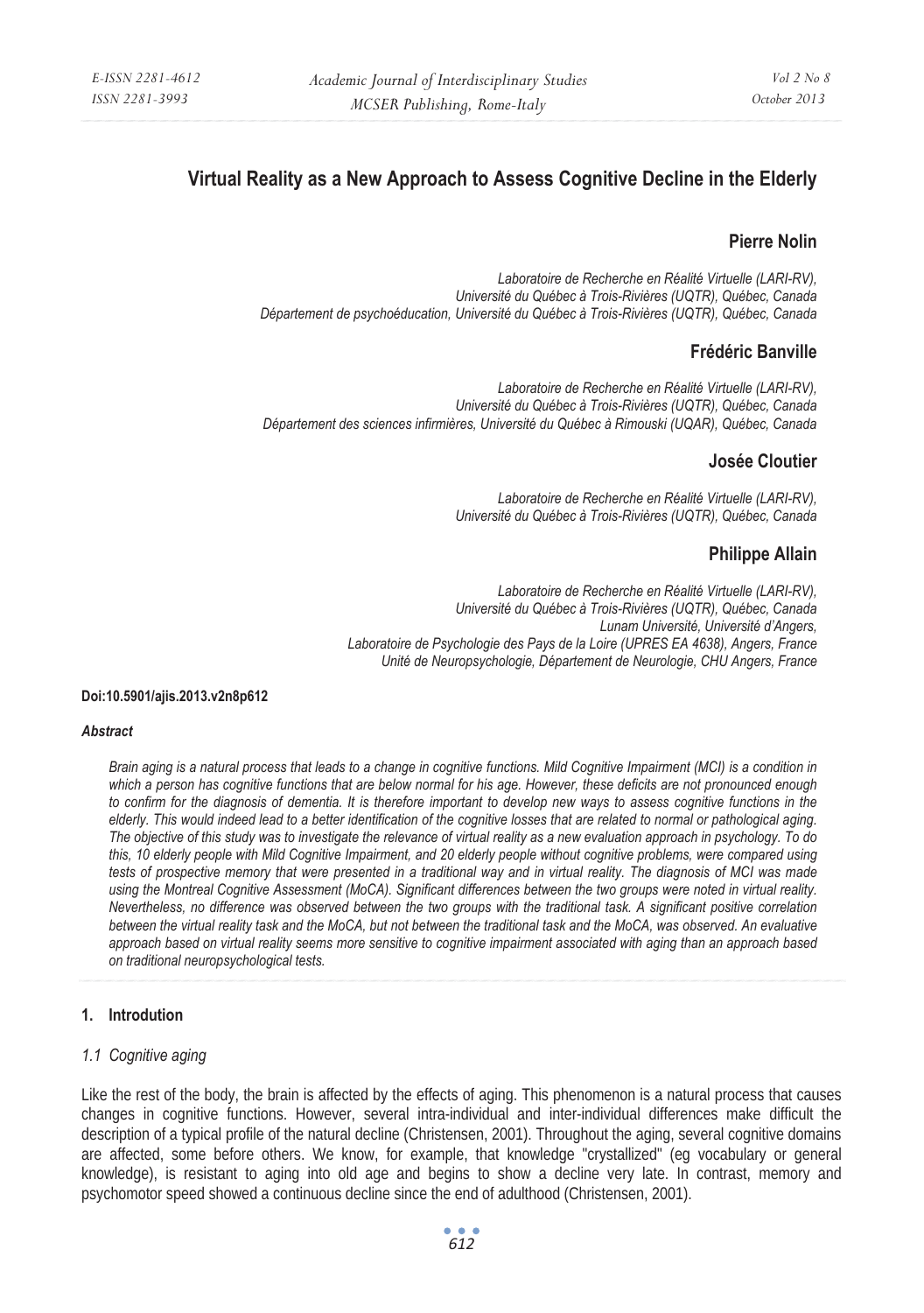| E-ISSN 2281-4612 | Academic Journal of Interdisciplinary Studies | $Vol\ 2\ No\ 8$ |
|------------------|-----------------------------------------------|-----------------|
| ISSN 2281-3993   | MCSER Publishing, Rome-Italy                  | October 2013    |

Cognitive aging is a field of research increasingly studied and gives rise to new concepts. Among them, the concept of "Mild Cognitive Impairment" (MCI) is an important step in the diagnostic level. The MCI is a zone between normal aging and dementia. It refers to people who get results below the norms on neuropsychological tests, but without matching the diagnostic criteria for dementia (Petersen, 1999). They also remain independent in activities of daily living. The rate of conversion of MCI to dementia is between 10 to 15% for MCI compared to 1-2% for non-MCI (Geda et al., 2008; Geda et al., 2004; Muangpaisan et al., 2008; Peters et al., 2008).

### *1.2 Aging of the prospective memory*

In recent years, researchers have begun to pay more attention to the decline of prospective memory in aging. By definition, prospective memory is memory that allows us to remember to do what we have to do (Ellis, 1996). It is the memory of daily activities, which for example allows us to remember to go buy bread when we go home after work.

Prospective memory is particularly vulnerable to age-related decline due to the greater contribution of internal control mechanisms to succeed in this kind of tasks (Luo & Craik, 2008). Self-initiation needed to accomplish a task of prospective memory would be greater than in a retrospective memory task. Indeed, a significant effect of age on selfinitiation processes has been observed in the literature (Einstein et al., 2012).

Prospective memory difficulties are also present in MCI, and may be a good indicator of early cognitive decline. Indeed, Huppert and Beardsall (1993) showed that prospective memory is particularly affected in very early stages of Alzheimer's disease and prospective memory tasks are more sensitive to detect people at the beginning of this disease. Recent studies have found that people with MCI had more prospective difficulties in comparing control groups (Kazui et al., 2005; Troyer et al., 2007). Costa et al. (2010) also indicated that prospective memory was affected in MCI.

#### *1.3 Evaluation Approaches*

Traditional neuropsychological assessment is based on "paper and pencil"type tests. For the evaluation of MCI, the main tools are the Mini-Mental Test (MMSE-Folstein et al., 1975), or the Montreal Cognitive Assessment (MoCA-Nasreddine et al., 2005). These screening tools determine the presence or absence of cognitive impairment. Within these tests, which are administered quickly within 10 to 20 minutes, we find memory, naming, abstraction, attention, visuo-construction and mental flexibility subtests.

On prospective memory, few standardized tools remain available for neuropsychological assessment. Those that exist are often self-assessment questionnaires, or questionnaires completed by patients' relatives.

Despite the fact that these traditional tests are used by the majority of neuropsychologists and are very useful when making diagnoses, they have some limitations.

Ecological validity, which is defined as the degree of similarity between the lives of the participant and evaluation requirements, remains relatively limited. With the advancement of knowledge in neuropsychology, ecological validity is increasingly a factor to consider. Greater ecological validity of a test, the easier it is to predict the function of the person in his daily life. Some memory tests with greater ecological validity are available. The Rivermead Behavioral Memory Test (RBMT) (Wilson et al., 1989, 2000) is an interesting alternative to traditional tests in assessing memory. The RBMT is an ecological tool, since it evaluates various aspects of everyday memory (making appointments, leave a message, face recognition, etc.). Despite the fact that this tool allows a comprehensive assessment of memory and, more specifically, prospective memory, this test does not, however, present all aspects of real life. There is still much work to be done to improve the ecological validity of neuropsychological assessment tools and it is important to consider this factor in the development of new assessment techniques.

#### *1.4 Virtual reality*

Virtual reality is a technology that allows a user to navigate and interact in real time with three-dimensional objects and computer-simulated environments (Pratt et al., 1995). This technique has an ecological character. It is therefore possible to develop assessment tools that greatly resemble everyday functionning, which could correct in part the limitations of traditional tests. In addition to its ecological character, virtual reality has several advantages. It allows immersion in environments without risk of injury. It is a dynamic environment that fosters motivation participant. Finally, it offers a high level of control for the assessors, both in terms of the presentation of stimuli and for recording scores.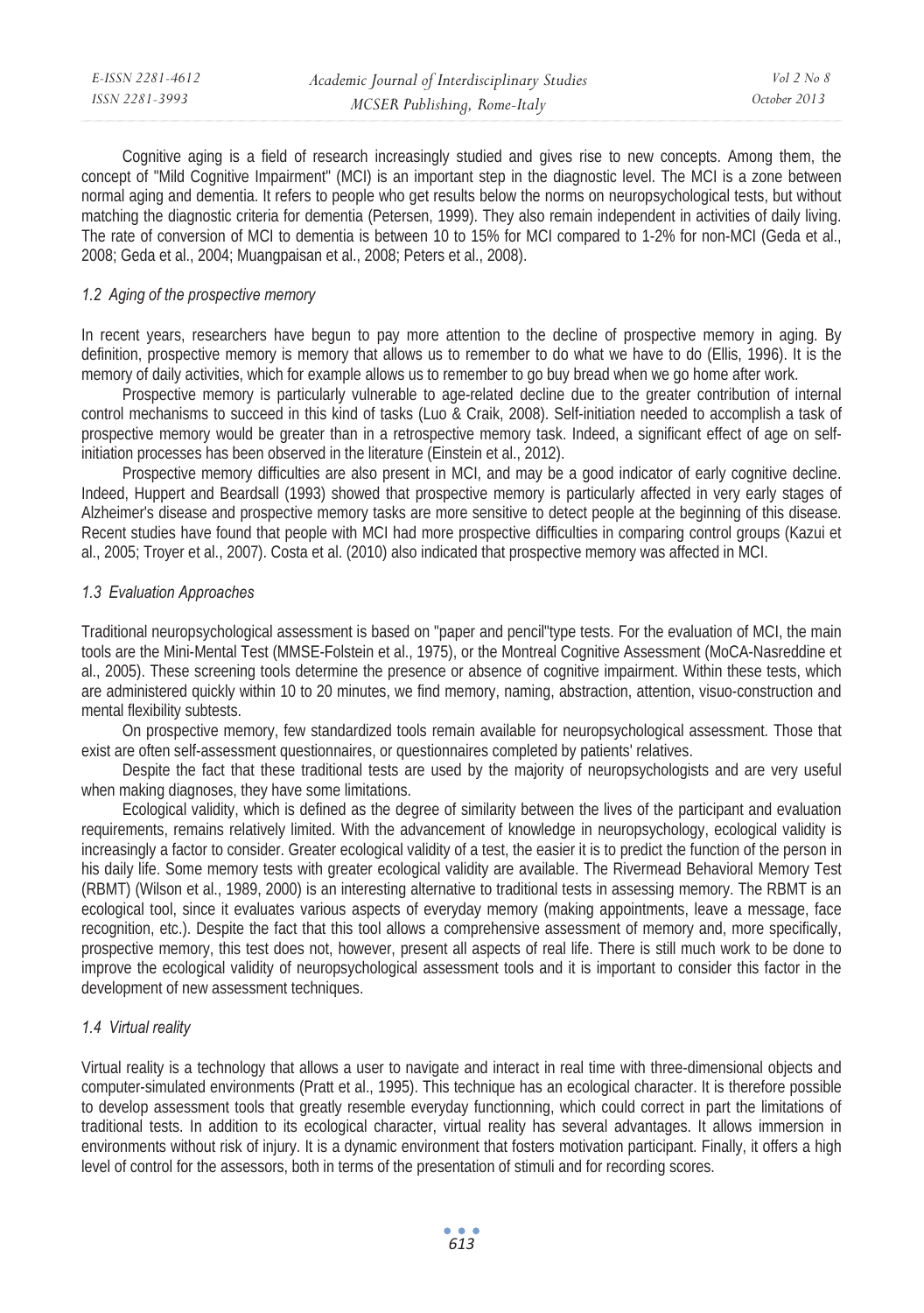# **2. Objective and Hypothesis**

In summary: elderly population is steadily growing, which results in a proportional increase in some cognitive problems. MCI is an intermediate zone between normal aging and dementia processess. The development of a new assessment tool would allow early detection of MCI and faster care for patients. The evaluation using virtual reality could provide a complement to traditional neuropsychological tests providing a more ecological and more sensitive tool to detect cognitive decline related to age.

The purpose of this study was to demonstrate the relevance of virtual reality as a new evaluation approach in neuropsychology.

It is expected that the task in virtual reality show greater sensitivity to deficits associated with MCI than the traditional task of prospective memory, because of the ecological nature takes virtual reality.

### **3. Method**

### *3.1 Participants*

Group 1 consisted of 10 people diagnosed with MCI. They were 8 men and 2 women whose average age was 64.80 years (SD = 2.50 years). Group 2 consisted of 20 participants with no cognitive problems. These 11 men and 9 women formed the control group. The average age of this group was 63.25 years (SD = 2.98 years). There was no significant difference between the two groups in terms of age (t  $(28) = 1.41$ , p $> 0.05$ ) and gender  $(X2 = 1.90, p > 0.05)$ .

### *3.2 Instrument for the diagnosis of MCI*

The diagnosis of MCI was made using the Montreal Cognitive Assessment Test (MoCA), which was developed by Nasreddine et al., (2005). The MoCA was designed to assess mild cognitive dysfunction. It evaluates the following functions: attention, concentration, executive functions, memory, language, visuoconstructives capabilities, capacity for abstraction, calculation and orientation. This test takes about 10 minutes. The maximum number of points is 30, a score of 26 or above is considered normal. MoCA has good values in terms of its validity and fidelity. All participants in Group 1 had a score of 25 or less. All participants in Group 2 had a score of 26 and over.

### *3.3 Instruments to assess prospective memory in traditional condition*

Prospective memory in traditional condition was based on the most commonly cited ecological neuropsychological tool in the literature: the Rivermead Behavioural Memory Test (RBMT-Wilson et al., 1989, 2000). The participant's first task was to ask the experimenter for a business card, halfway through the assessment; the external cue was given by the experimenter. In the second task, having lent the experimenter a personal item, the participant had to ask for it back at the end of the assessment; the external cue was given by the context, i.e. the end of the experimentation. Before proceeding with the experiment, each participant had to correctly state what the two prospective-memory tasks were. The variable used for analysis was the total score on these two subtests. The maximum score was 13 points. A high score indicates good performance in traditional prospective-memory tasks.

### *3.4 Instrument for assessing prospective memory in virtual reality*

The prospective-memory assessment in virtual reality began with a scenario designed to render the task more realistic to everyday life. During the briefing, the participant was informed that he/she would soon have to move to a new apartment in a new city. The task was to visit two apartments (one small and one large) and choose the one he/she would rather live in. The participant was informed that his/her voice would be recorded during the visit and that he/she must give opinions on the apartments based on his/her personal tastes and needs and on practical housing considerations. Over the course of carrying out this task (which we designate here as the 'ongoing task'), the participant was also responsible for performing three prospective-memory tasks: picking up a lease in the smaller apartment and not in the larger apartment; feeding a fish (while saying "I am feeding the fish") upon seeing that the clock showed 11:41; and turning off a fan (while saying "click") in the master bedroom of the large apartment. The maximum score was 14 points. A high score indicates good performance in virtual prospective-memory tasks.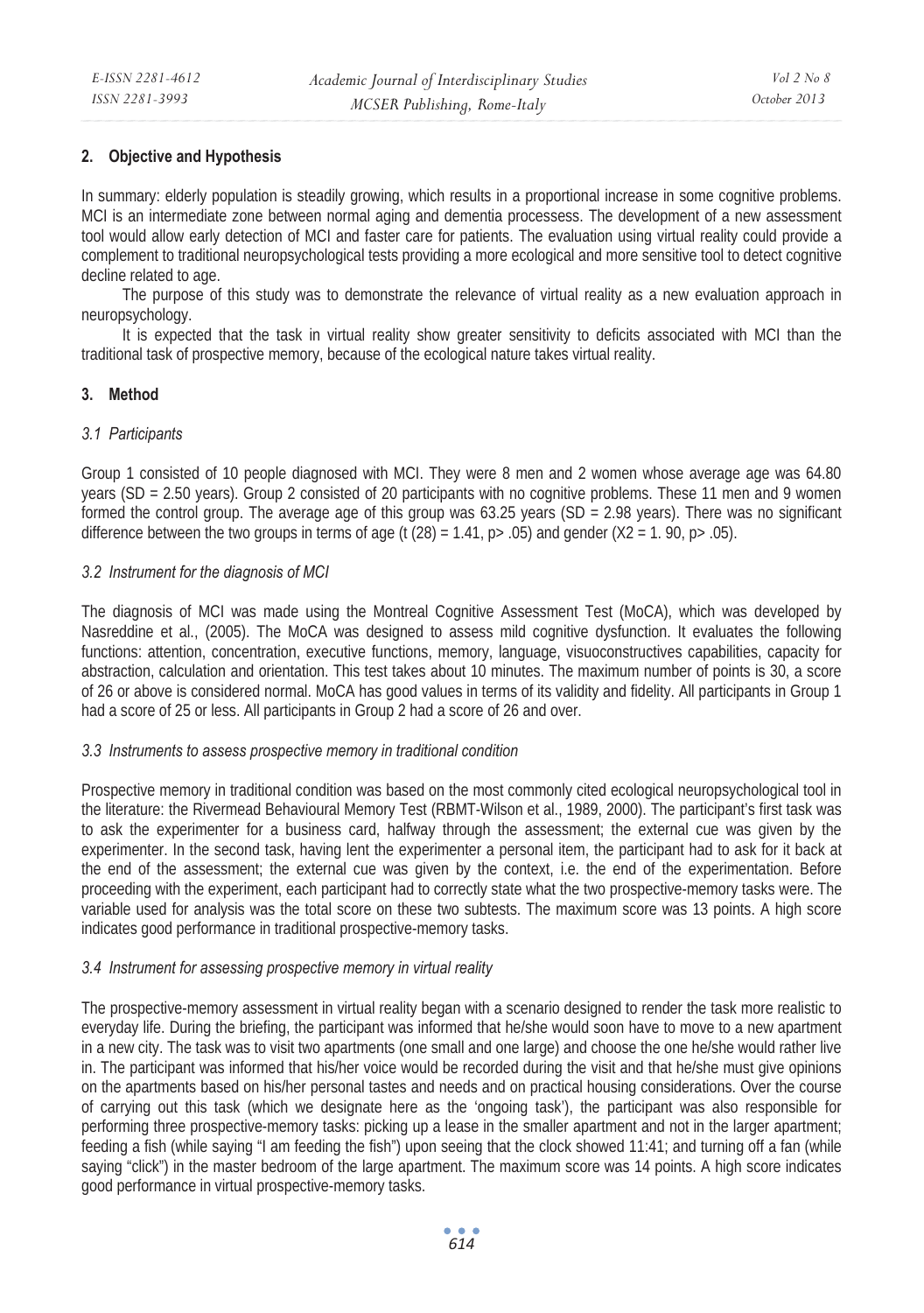### *3.5 Materials and procedure*

The virtual-reality experiment was conducted using a personal computer (Dell XPS M1530, operating system: Windows Vista) equipped with an nVidia 8600M graphics card GTO supporting video-game environments as well as an eMagin Z800 immersion lens (resolution: 600 x 800) with an integrated head tracker (360 ° horizontal and 60 ° vertical). Movement in the virtual environment was controlled with a standard Logitech mouse. The virtual environments used in this study were created by Bouchard et al (Cyberpsychology Laboratory, University of Quebec in Outaouais http://w3.uqo.ca/cyberpsy), and inserted into the video game Max Payne ™. Participants had to visit a virtual city (learning phase) and then visit the two virtual apartments. The results were directly compiled into a database using FileMaker Pro 8™ software.

The study procedure was approved by the Human Research Ethics Committee of the University of Quebec at Trois-Rivières.

# **4. Results**

The presentation of results is done in two parts. The first part presents the results of comparisons of means tests for traditional and virtual prospective memory. These analysis were designed to verify that Group 1 participants were distinguished from Group 2 participants in each of these tests, using t-tests. The reader can find the results of the two groups in Table 1. The second part of this section focuses on the links between traditional and virtual tests of prospective memory, using Pearson correlations.

### *4.1 Group comparisons to traditional and virtual tests of prospective memory*

The t-test applied to the results of the two groups on the total score of prospective memory in the traditional task showed that there was no difference between the two groups (t  $(28) = -0.63$ , p = .53).

| Test                                        | Group      | Mean  | SD   |
|---------------------------------------------|------------|-------|------|
| Traditionnel Prospective Memory Task (Total | <b>MCI</b> | 9.65  | 2.60 |
| Score /13)                                  | Control    | 10.30 | 2.79 |
| Virtual Prospective Memory Task             | <b>MCI</b> | 5.40  | 3.17 |
| (Total score /14)                           | Control    | 8.90  | 3.37 |

**Table 1.** Means and Standard Deviations for Both Groups on Traditional and Virtual Prospective Memory Tasks

However, the t-test applied to the results of the two groups on the total score of prospective memory in the virtual task showed a significant difference between the two groups (t  $(28) = 2.73$ ,  $p = .01$ ).

### *4.2 Correlations between traditional and virtual tasks of prospective memory and diagnosis of MCI*

The following analyzes were designed to investigate the relationship between the two types of prospective memory tasks (traditional and virtual) and diagnostic test of MCI. The results showed a significant correlation between the prospective memory task in virtual reality and the MoCA ( $r = .45$ ,  $p = .01$ ). However, there was no correlation between the traditional task of prospective memory and the MoCA score  $(r = -0.06, p = 0.76)$ .

### **5. Discussion**

First, the results of the present study support the findings of previous studies that had demonstrated impaired prospective memory in MCI participants (Costa et al., 2010; Beardsall & Huppert, 1993; Kazui et al., 2005; Troyer et al., 2007).

Secondly, the results of this study support the hypothesis that an evaluative approach based on virtual reality is more sensitive to the effects of MCI than traditional neuropsychological tasks. These results can be explained by the ecological nature of virtual environments. These would require more cognitive resources to perform the tasks. Situations of everyday life are more complex than the tasks typically used in neuropsychological assessment. Virtual reality seems to reach a level of complexity that better reflects the functioning of the person in real life. Moreover, the team of Werner et al., (2009) also demonstrated, using a complex task presented in virtual reality (the virtual action planning supermarket),